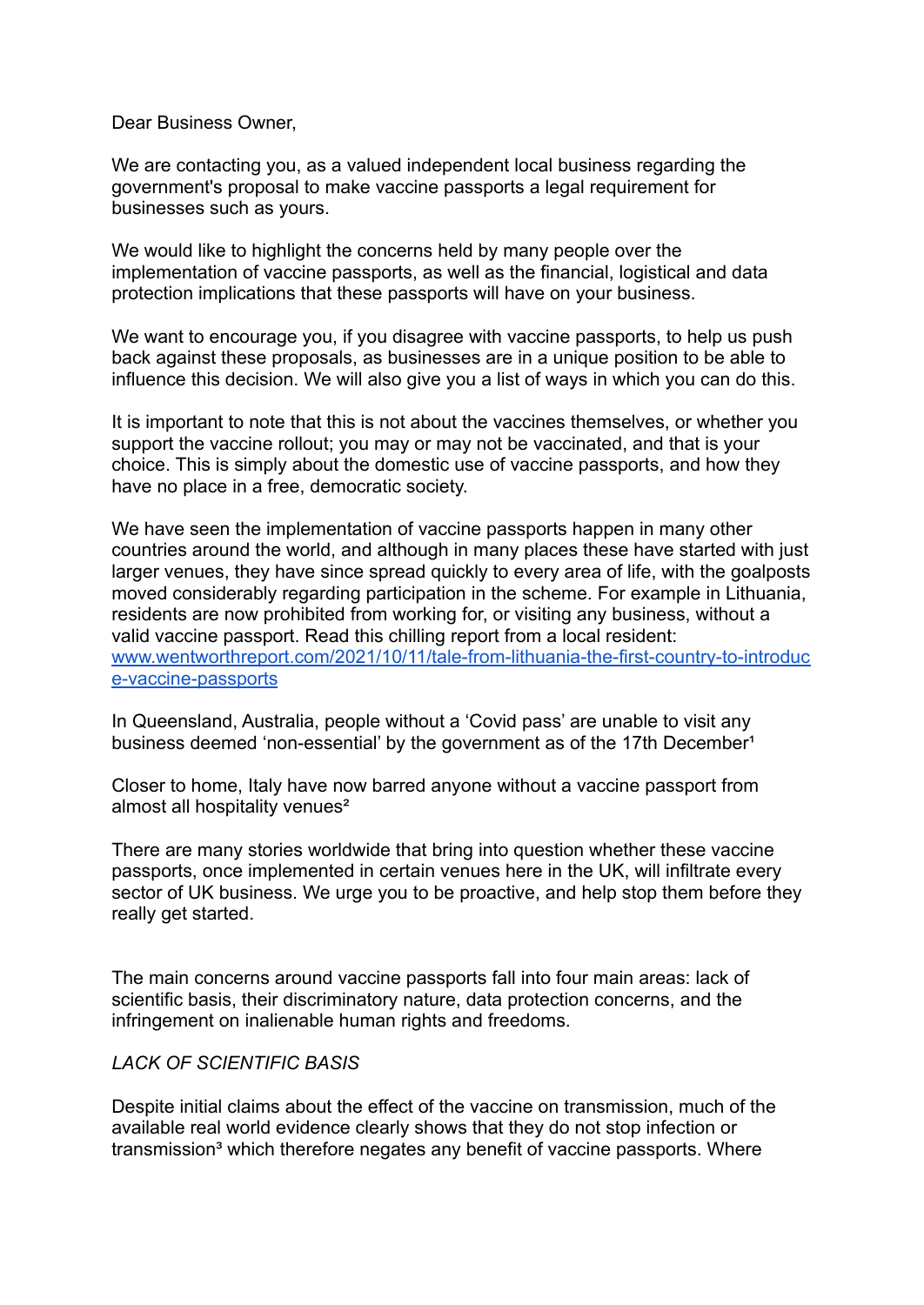customers (vaccinated or unvaccinated) can still carry and transmit the virus, a passport is not going to make any difference in stopping the circulation of Covid 19.

## *DISCRIMINATORY*

The Public Administration and Constitutional Affairs Committee (PACAC) has concluded that, based on race, religion, age and socio-economic background, they will 'disproportionately discriminate'. This would directly contradict the Equality Act 2010, which protects marginalised groups against discrimination, and would mean vaccine passports are not justifiable if they exacerbate inequalities.<sup>4</sup>

### *DATA PROTECTION*

For this section we would like to refer you to an informative leaflet which is produced by The Great Reopening: <https://t.me/TGRINFOCHANNEL/1741>

Furthermore, last month in Scotland, Scottish Conservatives' Murdo Fraser told the Daily Record: "There have been serious data privacy concerns with the SNP's vaccine passport app since the word go. The news that users' personal data will be shared with so many private companies is extremely worrying. This will only serve to further erode public trust in the SNP's shambolic vaccine passport scheme."<sup>5</sup>

# *INFRINGEMENT ON HUMAN RIGHTS AND FREEDOMS*

There are several articles in the Universal Declaration of Human Rights which are breached by the implementation of vaccine passports including:

- Everyone has the right to leave any country, including his own, and to return to his country (Article 13).
- Everyone has the right to freedom of movement and residence within the borders of each state (Article 13).
- Everyone has the right freely to participate in the cultural life of the community, to enjoy the arts and to share in scientific advancement and its benefits (Article 27).
- Everyone has the right of equal access to public service in his country (Article 21).
- Everyone has the right to life, liberty and security of person (Article 3) $^{\circ}$

Vaccine passports also contravene a key article in the European Union Charter of Fundamental Rights, Article 3: Right to Integrity of the Person, which states:

- Everyone has the right to respect for his or her physical and mental integrity.
- In the fields of medicine and biology, the following must be respected in particular: (a) the free and informed consent of the person concerned, according to the procedures laid down by law.<sup>7</sup>

Beyond these are concerns about the effect on society as a whole, as these vaccine passports are likely to facilitate a medical apartheid or two-tiered society.<sup>8</sup> As well as what these passports could potentially lead to in the future, specifically the possibility of a wider digital ID system, and communist style social credit system.<sup>8</sup>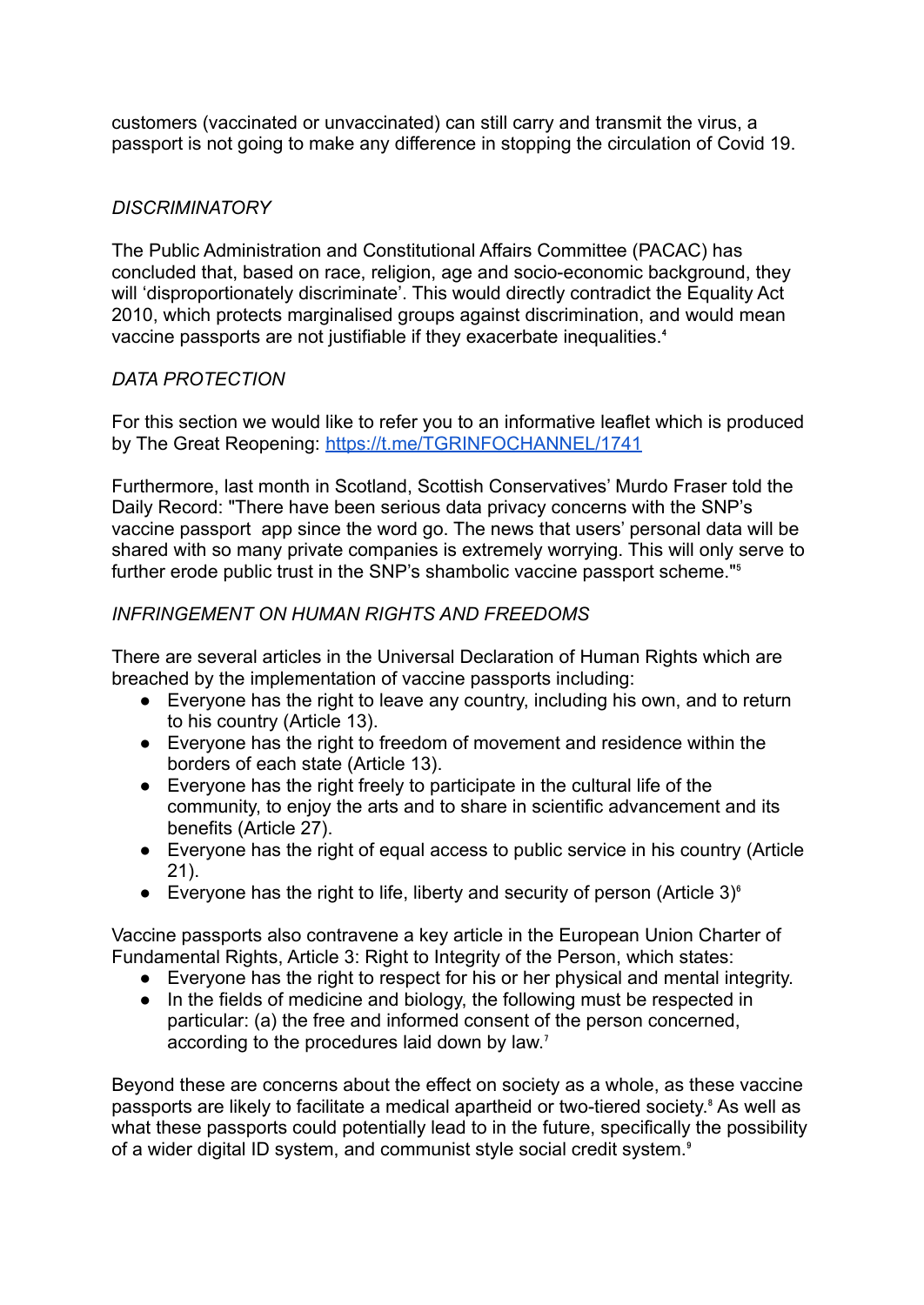Importantly, the UK government Committee has also concluded that there is no justification for domestic vaccine passports.<sup>10</sup> Citing their reasons for this conclusion:

- No scientific basis for their use
- Discriminatory
- $\bullet$  Data protection concerns<sup>11</sup>

The World Health Organisation does not recommend the use of vaccine passports, stating that 'Parties are strongly encouraged to acknowledge the potential for requirements of proof of vaccination to deepen inequities and promote differential freedom of movement.<sup>'12</sup>

We'd also like to highlight the effects that the vaccine passport system has had on the hospitality industry in other UK countries, where it has already been implemented. For example, in Scotland, data from Night Time Industries Association (NTIA) states that "Nightclubs have seen a 46% decline in trade, some reporting in excess of 60%." In terms of the financial implications "a 46% drop represents a loss of £506,000 a year if it continues." They go on to say that "Trade in pubs & bars has also dropped by 24%, representing a lost income of £108,000 on average." $13$ 

Further to this, Gavin Stevenson, of the Scottish Licensed Trade Association (SLTA), told the committee: "The five trade bodies in Scotland surveyed members last week to ascertain what the economic impact of the current version of vaccine passports had been. And it was little short of devastating for a substantial proportion of businesses." The survey of more than 200 business owners and operators found… of those enforcing the vaccine passport policy, 95% said they had been negatively impacted. Some 87% said trade had decreased by more than 20%."<sup>14</sup>

There is also the impact on overheads to consider, for example the hiring of additional staff to check passports upon entry, as well as how this will impact queues outside your premises, and the wait time for entry, which equates to additional safety concerns. According to real life data "Each vaccine passport check can take between one-and-a-half and two minutes to conduct."<sup>15</sup>

What can you do?

We highly recommend listing your business on [www.againstvaccinepassports.com](http://www.againstvaccinepassports.com) which is a rapidly expanding database of business owners who disagree with the implementation of vaccine passports. This database is invaluable in showing the government policy makers the strength of the resistance here in the UK.

We also recommend signing up to the Together Declaration which will help to demonstrate the level of the resistance in the UK. [www.togetherdeclaration.org](http://www.togetherdeclaration.org)

We also encourage you to contact your local MP with your concerns. There are two template letters available, both of which also have a feature which allows you to find your local MPs email address: [www.togetherdeclaration.org/mp-letter](http://www.togetherdeclaration.org/mp-letter) and [www.bigbrotherwatch.org.uk/campaigns/stopvaccinepassports](http://www.bigbrotherwatch.org.uk/campaigns/stopvaccinepassports)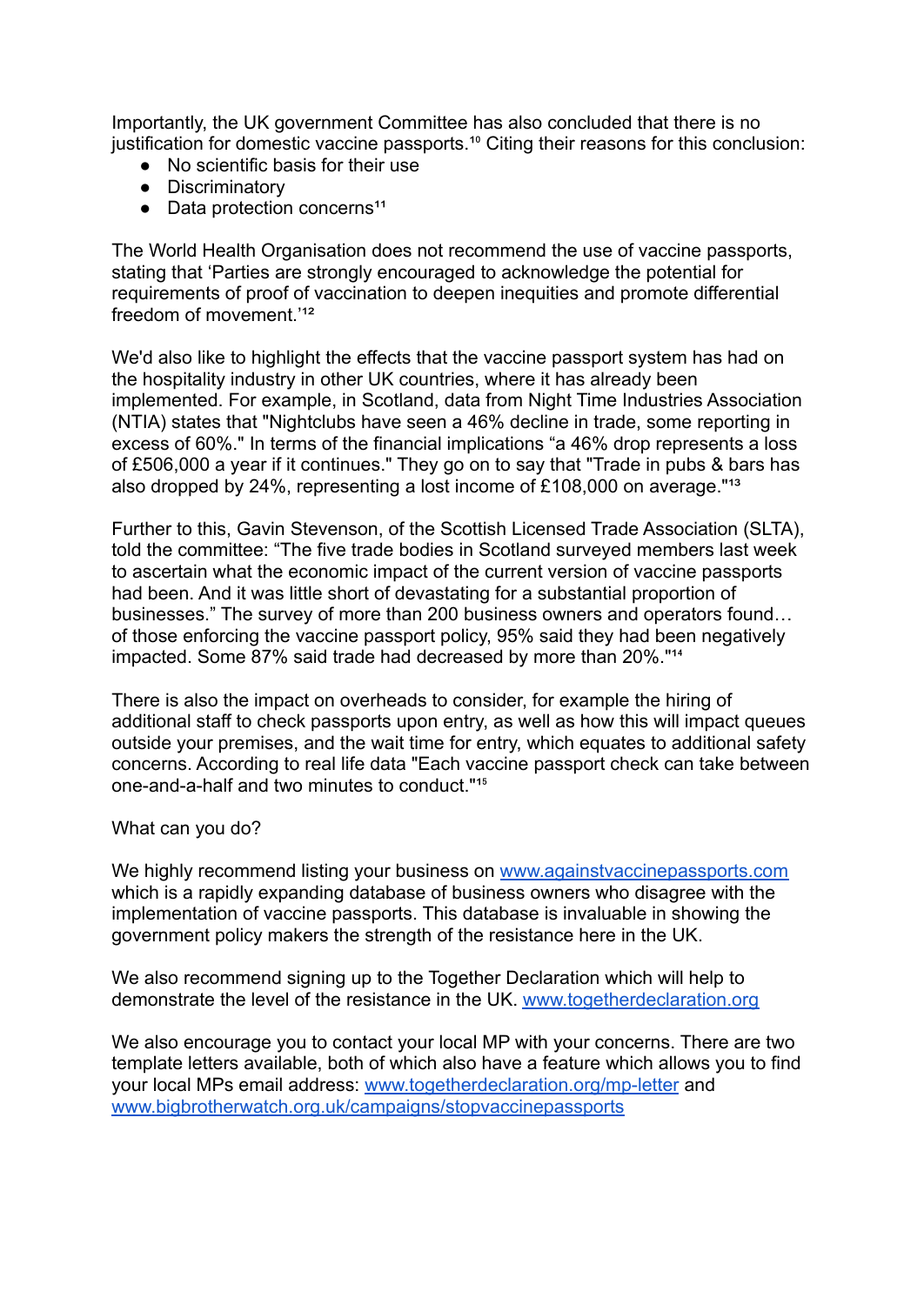We would also encourage you to put up a sign in your window which lets customers know that you welcome everyone. You can download these here: [www.againstvaccinepassports.com/wp-content/uploads/2021/09/avp-poster.pdf](http://www.againstvaccinepassports.com/wp-content/uploads/2021/09/avp-poster.pdf)

We have a very large freedom community in the UK, who are actively looking to support businesses which respect our fundamental human rights, and support our right to choose.

In these troubling times, the concept of the 'protest pound' is gaining traction quickly, and many people are using [www.againstvaccinepassports.com](http://www.againstvaccinepassports.com) to find businesses in their area who they can spend their money with, rather than spending with large corporations who won't give a second thought to dividing our communities. Standing up for what is right has the potential to be very good for business too!

Finally, we'd like to highlight a recent example of how our community is supporting businesses who are opposed to vaccine passports. Cinema & Co, an independent cinema company in Wales, released a statement explaining that they would not be implementing the vaccine passport system and gave very comprehensive reasons why.<sup>16</sup> Sadly, trading standards then shut down her business for a minimum of 28 days. The freedom community has rallied around her, to ensure she does not lose out financially for making such a brave stand, and nearly £60,000 has been raised at the time of writing, to cover her costs and her fight against her closure.<sup>17</sup>

By making a stand against vaccine passports, you are making a stand for the rights and freedoms of everyone in society. You will be helping to uphold a free, open and democratic society, & you will be supported by an ever growing community.

We hope we can count on your support!

Yours sincerely,

A concerned group of local residents.

#### *References*

[¹https://www.qld.gov.au/health/conditions/health-alerts/coronavirus-covid-19/current-status/queenslan](https://www.qld.gov.au/health/conditions/health-alerts/coronavirus-covid-19/current-status/queensland-restrictions-80-percent-vaccination) [d-restrictions-80-percent-vaccination](https://www.qld.gov.au/health/conditions/health-alerts/coronavirus-covid-19/current-status/queensland-restrictions-80-percent-vaccination)

[²https://www.dailymail.co.uk/news/article-10242197/Unjabbed-Brits-BANNED-travelling-EU-summer.ht](https://www.dailymail.co.uk/news/article-10242197/Unjabbed-Brits-BANNED-travelling-EU-summer.html?ito=native_share_article-masthead) [ml?ito=native\\_share\\_article-masthead](https://www.dailymail.co.uk/news/article-10242197/Unjabbed-Brits-BANNED-travelling-EU-summer.html?ito=native_share_article-masthead)

⁴<https://eachother.org.uk/what-are-the-rights-based-implications-of-vaccine-passports/>

⁵[https://www.thescottishsun.co.uk/news/scottish-news/7894532/vaccination-passport-shares-personal](https://www.thescottishsun.co.uk/news/scottish-news/7894532/vaccination-passport-shares-personal-data/)[data/](https://www.thescottishsun.co.uk/news/scottish-news/7894532/vaccination-passport-shares-personal-data/)

⁶<https://www.un.org/en/about-us/universal-declaration-of-human-rights>

⁷<https://fra.europa.eu/en/eu-charter/article/3-right-integrity-person>

<sup>&</sup>lt;sup>3</sup>https://www.ncbi.nlm.nih.gov/pmc/articles/PMC8481107/# ffn\_sectitle

⁸<https://inews.co.uk/news/health/vaccine-passports-covid-uk-two-tier-who-left-behind-957665>